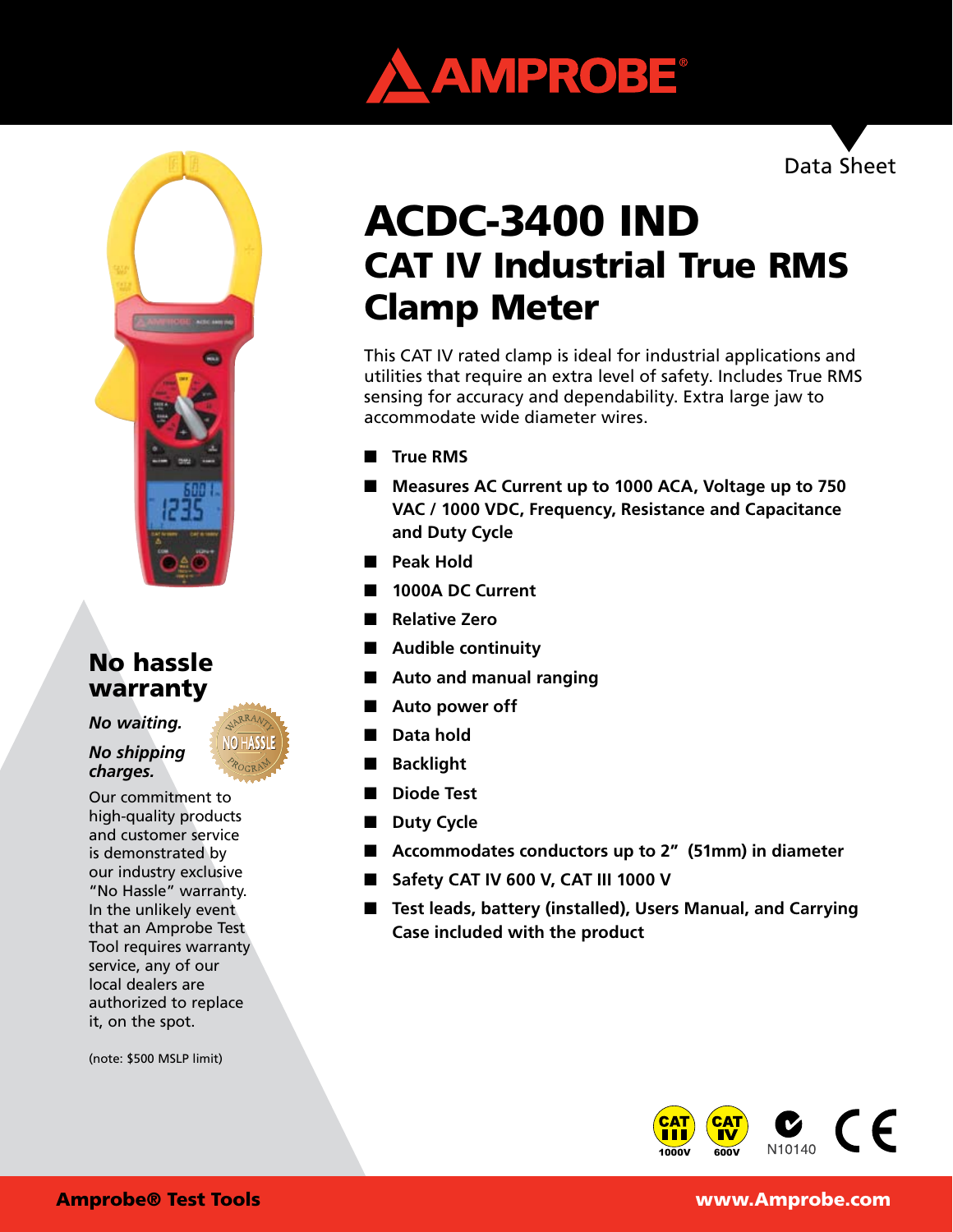

# ACDC-3400 IND CAT IV Industrial True RMS Clamp Meter **Data Sheet**



### **Specifications** (valid for 23 °C ± 5 °C, for less than 75% relative humidity).

| <b>DC Volts</b>            | Ranges                                                                 |                         | Accuracy                   |  |  |
|----------------------------|------------------------------------------------------------------------|-------------------------|----------------------------|--|--|
|                            | $± (0.5%$ rdg + 2 dgts)<br>660.0 mV, 6.600 V, 66.00 V, 660.0 V, 1000 V |                         |                            |  |  |
| Input impedance            | 660 mV: >100 MΩ; 6.6 V:10 MΩ; 66 V to 1000 V: 9.1 MΩ                   |                         |                            |  |  |
| <b>Overload protection</b> |                                                                        | 1000 VDC or 750 VAC rms |                            |  |  |
|                            |                                                                        |                         |                            |  |  |
| <b>AC Volts True RMS</b>   | Ranges                                                                 | Frequency               | Accuracy                   |  |  |
|                            | 660.0 mV                                                               | 50 to 100 Hz            | $±$ (1.5% rdg + 8 dgts)    |  |  |
|                            | 6.600V, 66.00V                                                         | 50 to 500 Hz            | $±$ (1.5% rdg + 8 dgts)    |  |  |
|                            | 660.0V, 750V                                                           | 50 to 500 Hz            | $±$ (1.5% rdg + 8 dgts)    |  |  |
|                            | Frequency*                                                             | 50 to 1 kHz             | $± (0.1\%$ rdg + 5 dgts)   |  |  |
|                            | * Frequency: 10% to 100% of voltage range                              |                         |                            |  |  |
|                            |                                                                        |                         |                            |  |  |
| <b>Peak Hold</b>           | Ranges                                                                 | Frequency               | Accuracy                   |  |  |
|                            | 66.00V, 660.0V, 750V                                                   | 50 to 500 Hz            | $±$ (3.0% rdg + 300 dgts)  |  |  |
| <b>AC coupled TRMS</b>     | 5% to 100% of range                                                    |                         |                            |  |  |
| <b>Crest factor</b>        | $\leq 3$                                                               |                         |                            |  |  |
| Input impedance            | 660 mV: >100 MΩ; 6.6 V:10 MΩ; 66 V to 750 V: 9.1 MΩ                    |                         |                            |  |  |
| <b>Overload protection</b> | 1000 VDC or 750 VAC rms                                                |                         |                            |  |  |
|                            |                                                                        |                         |                            |  |  |
| <b>AC Current True RMS</b> | Ranges                                                                 | Frequency               | Accuracy                   |  |  |
|                            | 660.0A                                                                 | 50 to 60 Hz             | ± (2.0% rdg + 10 dgts)     |  |  |
|                            | 660.0A                                                                 | 61 to 400 Hz            | $±$ (3.0% rdg + 10 dgts)   |  |  |
|                            | 1000 A                                                                 | 50 to 60 Hz             | $\pm$ (2.5% rdg + 10 dgts) |  |  |
|                            | 1000 A                                                                 | 61 to 400 Hz            | $\pm$ (3.5% rdg + 10 dgts) |  |  |
|                            | Frequency*                                                             | 50 to 1kHz              | $± (0.1\%$ rdg + 5 dgts)   |  |  |
|                            | * Frequency: 10% to 100% of current range                              |                         |                            |  |  |
|                            |                                                                        |                         |                            |  |  |
| <b>Peak Hold</b>           | Ranges                                                                 | Frequency               | Accuracy                   |  |  |
|                            | 660.0A, 1000A                                                          | 50 to 400 Hz            | $±$ (3.0% rdg + 200 dgts)  |  |  |
| <b>AC coupled TRMS</b>     | 5% to 100% of range                                                    |                         |                            |  |  |
| <b>Crest factor</b>        | $\leq 3$                                                               |                         |                            |  |  |
| <b>Overload protection</b> | 1000A AC                                                               |                         |                            |  |  |
| <b>DC Current</b>          | Range                                                                  | Accuracy                |                            |  |  |
|                            | 660.0A                                                                 | $±$ (2.0% rdg + 5 dgts) |                            |  |  |
|                            | 1000A                                                                  | $±$ (3.0% rdg + 5 dgts) |                            |  |  |
| <b>Overload protection</b> | 1000ADC                                                                |                         |                            |  |  |
|                            |                                                                        |                         |                            |  |  |
| <b>Resistance</b>          | Range                                                                  |                         | Accuracy                   |  |  |
|                            | 660.0 $\Omega$ , 6.600k $\Omega$ , 66.00k $\Omega$ , 660.0k $\Omega$   |                         | $±$ (1.0% rdg + 5 dgts)    |  |  |
|                            | $6.600M\Omega$                                                         |                         | $\pm$ (2.0% rdg + 5 dgts)  |  |  |
|                            | 66.00MΩ                                                                |                         | $\pm$ (3.5% rdg + 5 dgts)  |  |  |
| Open circuit volts         | -0.8 Vdc typical, (-1.2 Vdc on 660 $\Omega$ range)                     |                         |                            |  |  |
| <b>Overload protection</b> | 1000 VDC or 750 VAC rms                                                |                         |                            |  |  |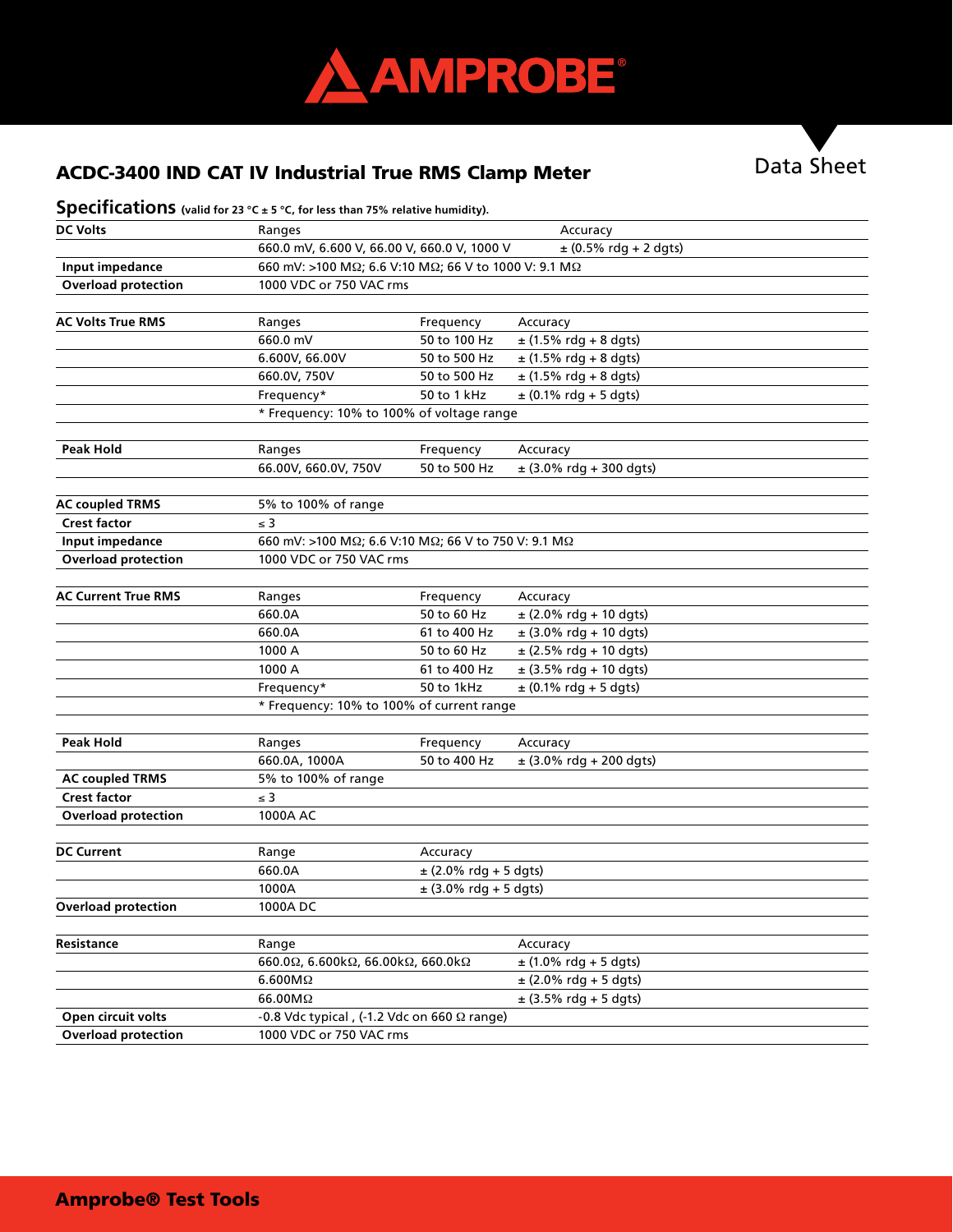

# ACDC-3400 IND CAT IV Industrial True RMS Clamp Meter Data Sheet

### **Specifications (continued)**

| Capacitance                     | Range                                                          | Accuracy                                   |                           |
|---------------------------------|----------------------------------------------------------------|--------------------------------------------|---------------------------|
|                                 | $6.600$ ηF, 66.00ηF                                            | $\pm$ (3.0% rdg + 20 dgts)                 |                           |
|                                 | 660.0nF, 6.600uF, 66.00uF, 660.0uF                             | $\pm$ (3.0% rdg + 10 dgts)                 |                           |
|                                 | 6.6 mF                                                         | $\pm (5.0\% \text{ rdg} + 10 \text{ dgt})$ |                           |
| <b>Overload protection</b>      | 1000 VDC or 750 VAC rms                                        |                                            |                           |
| <b>Diode Test</b>               |                                                                |                                            |                           |
| <b>Test current</b>             | 1.0 mA (approximate)                                           |                                            |                           |
| Accuracy                        | $\pm$ (1.5% rdg + 5 dgts)                                      |                                            |                           |
| Open circuit volts              | 3.2 Vdc typical                                                |                                            |                           |
| <b>Audible indication</b>       | < 0.25 V                                                       |                                            |                           |
| <b>Overload protection</b>      | 1000 VDC or 750 VAC rms                                        |                                            |                           |
| Continuity                      |                                                                |                                            |                           |
| <b>Ranges</b>                   | $660.0 \Omega$                                                 |                                            |                           |
| <b>Audible indication</b>       | $<$ 30 $\Omega$                                                |                                            |                           |
| <b>Response time</b>            | 500 ms                                                         |                                            |                           |
| <b>Overload protection</b>      | 1000 VDC or 750 VAC rms                                        |                                            |                           |
| <b>Frequency (Auto ranging)</b> | Range                                                          |                                            | Accuracy                  |
|                                 | 66.00 Hz, 660.0 Hz, 6.600k Hz, 66.00 kHz, 660.0 kHz, 1.000 MHz |                                            | $\pm$ (0.1% rdg + 3 dgts) |
| Sensitivity                     | 10 Hz to 1 MHz: > 3.5 V rms                                    |                                            |                           |
| Minimum pulse Width             | $>1$ us                                                        |                                            |                           |
| % Duty Cycle                    |                                                                |                                            |                           |
| Range                           | 5.0 % to 95.0 %                                                |                                            |                           |
| <b>Resolution:</b>              | 0.1%                                                           |                                            |                           |
| <b>Minimum Pulse Width</b>      | $>10$ us                                                       |                                            |                           |
| <b>Frequency range</b>          | 40 Hz to 20 kHz                                                |                                            |                           |
| Accuracy (5V logic)             | $±$ (2% rdg + 10 dgts)                                         |                                            |                           |
| <b>Overload protection</b>      | 1000 VDC or 750 VAC rms                                        |                                            |                           |